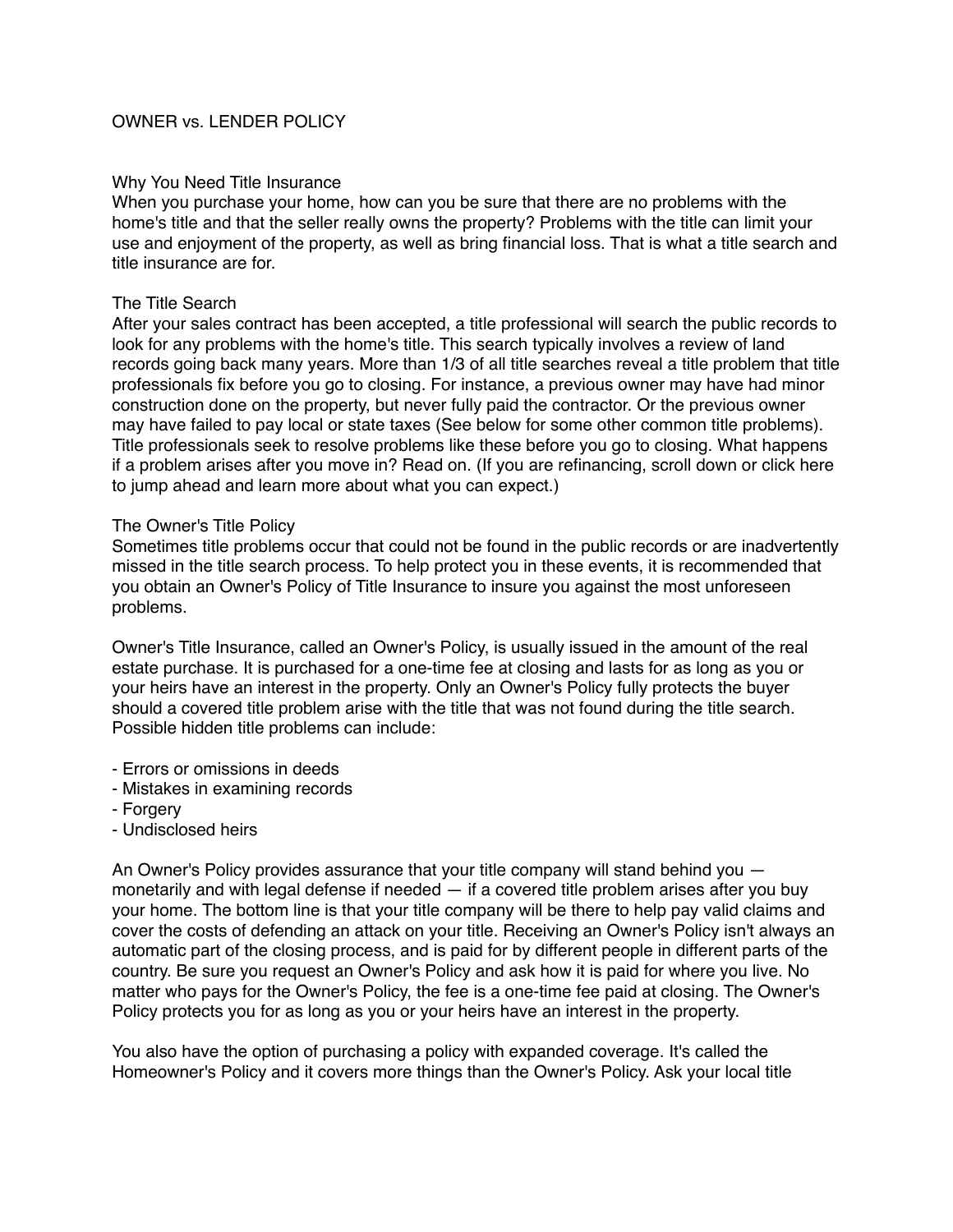company for an explanation of the expanded Homeowner's Policy so you can decide which policy is the best one for you.

To learn more about title insurance, see the sections below concerning:

- The Loan Policy
- Common Title Problems
- I'm refinancing, why do I need new title insurance?
- I'm buying a newly built home, do I need title insurance?
- How the Title Insurance Dollar is Divided Up
- Finding a Local Title Company
- How To File A Claim
- Need More Information?

# The Loan Policy

There are two types of title insurance: Owner's title insurance, as mentioned above, and Lenders title insurance, also called a Loan Policy. Most lenders usually require a Loan Policy when they issue you a loan. The Loan Policy is usually based on the dollar amount of your loan. It only protects the lender's interests in the property should a problem with the title arise. It does not protect the buyer. The policy amount decreases each year and eventually disappears as the loan is paid off.

Common Title Problems

Here are three short stories on some common title problems:

Fraud & Forgery

(NAPS) — Those involved in real estate fraud and forgery can be clever and persistent, which can spell trouble for your home purchase.

In a western state, an innocent buyer purchased an attractive home site through a realty company, accepting a notarized deed from the seller. Then another couple, the true owners of the property — who lived in another locale — suddenly appeared and initiated legal action to prove their interest in the real estate was valid. Under the Owner's Title Insurance Policy of the innocent buyer, bought for a one-time fee at closing, the title company provided a money settlement to protect against financial loss. As it turned out, the forger spent time in advance at the local court house, searching the public records to locate property with out-of-town owners who had been in possession for an extended period of time. The individual involved then forged and recorded a deed to a fictitious person and assumed the identity of that person before listing the property for sale to an innocent purchaser, handling most contacts through an answering service. Also, the identity of the notary appearing on deeds was fictitious as well.

Fraud and forgery are examples of hidden title hazards that can remain undetected until after a closing despite the most careful precautions. Although emphasizing risk elimination, an Owner's Policy protects you financially through negotiation by the insurer with third-parties, payment for defending against an attack on the title as insured, and payment of valid claims.

Conflicting Wills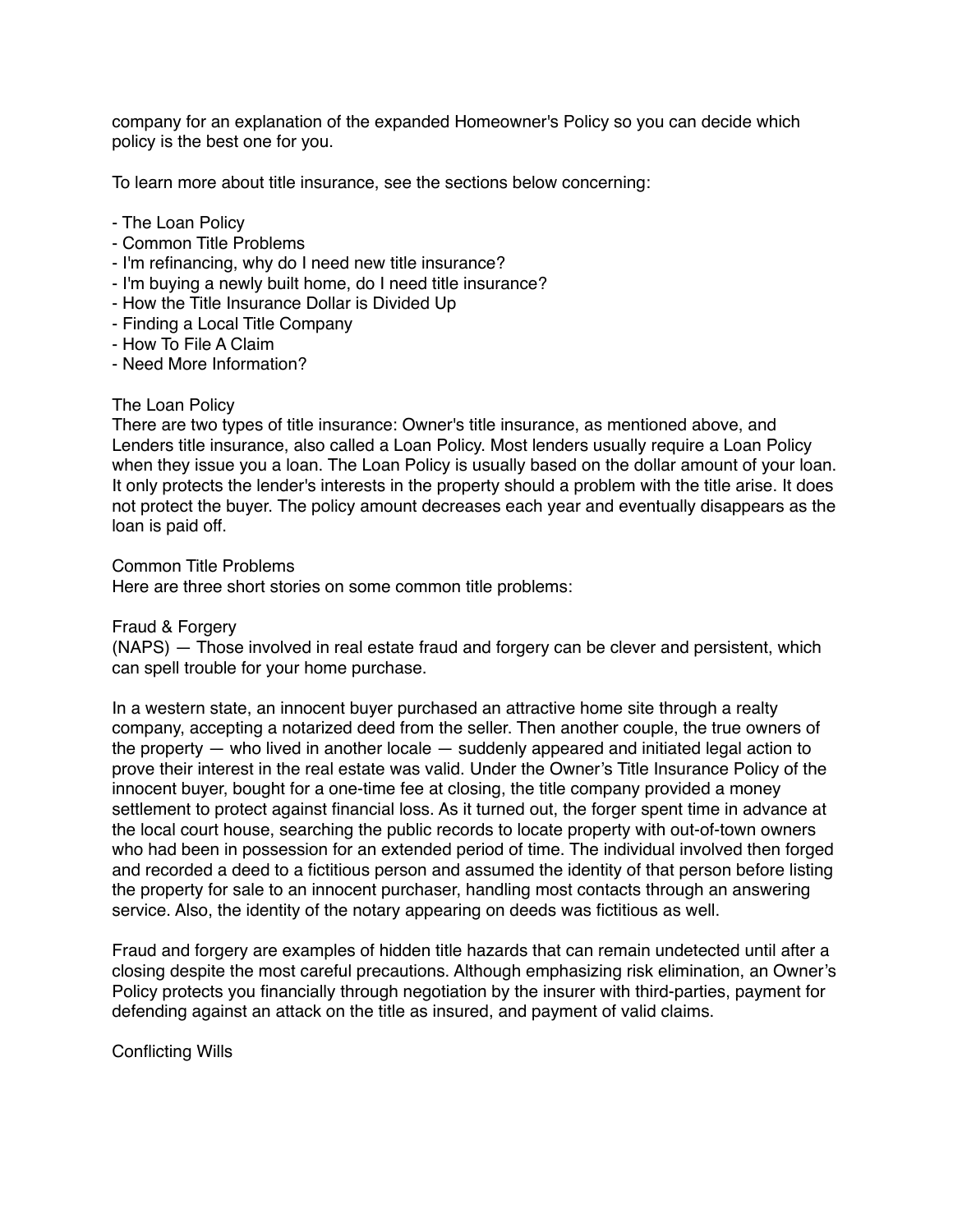(NAPS) — Conflicts over a will from a deceased former owner may suggest a study topic for law school. But the subject can take on a reality dimension and all too quickly your home ownership is at stake.

After purchasing a residence, the new owner was startled when a brother of the seller claimed an ownership interest and sought a substantial amount of money as his share. It seemed that their late mother had given the house to the son making the challenge, who placed the deed in his drawer without recording it at the court house. Some 20 years later, after the death of the mother, the deed was discovered and then filed. Permission was granted in probate court to remove the property from the late mother's estate, and the brother to whom the residence initially was given sold the house. But the other brother appealed the probate court decision, claiming their mother really did not intend to give the house to his sibling. Ultimately, the appeal was upheld and the new owner faced a significant financial loss. Since the new owner had acquired an Owner's Policy of Title Insurance upon purchasing the real estate, the title company paid the claim, along with an additional amount in legal fees incurred during the defense.

Missing Heirs (NAPS) - When buying a home, it's important to remember what you don't know can cost you.

A couple purchased a residence from a widow and her daughter, the only known heirs of the husband and father who died without leaving a will.

Soon after the sale, a man appeared - claiming he was the son of the late owner by a former marriage. As it turned out, he indeed was the son of the deceased man. This legal heir disapproved of his father's remarriage and had vanished when the wedding took place. Nonetheless, the son was entitled to a share of the value of the home, which meant an expensive problem for the unwary couple purchasing the property.

Although the absence of a will hindered discovery of the missing heir in a title search of the public records, an Owner's Policy of Title Insurance issued for a one-time fee at the time of the real estate transaction would have financially protected the couple from the claim by the missing heir. For a one-time charge at closing, an Owner's Policy will safeguard against problems including those even an exhaustive search will not reveal.

An Owner's Policy is necessary to fully protect a home buyer. Lender's title insurance, which is usually required by the mortgage lender, serves as protection only for the lending institution.

#### I'm refinancing, why do I need title insurance?

When you refinance you are obtaining a new loan, even if you stay with your original lender. Your lender will usually require a new title search and Loan Policy to protect their investment in the property. You will not need to purchase a new Owner's Policy; the one you bought at closing is good for as long as you and your heirs have an interest in the property.

Even if you recently purchased or refinanced your home, there are some problems that could arise with the title. For instance, you might have incurred a mechanics lien from a contractor who claims he/she has not been paid. Or you might have a judgment placed on your house due to unpaid taxes, homeowner dues, or child support for instance. The lender needs reassurance that the title to the property they are financing is clear.